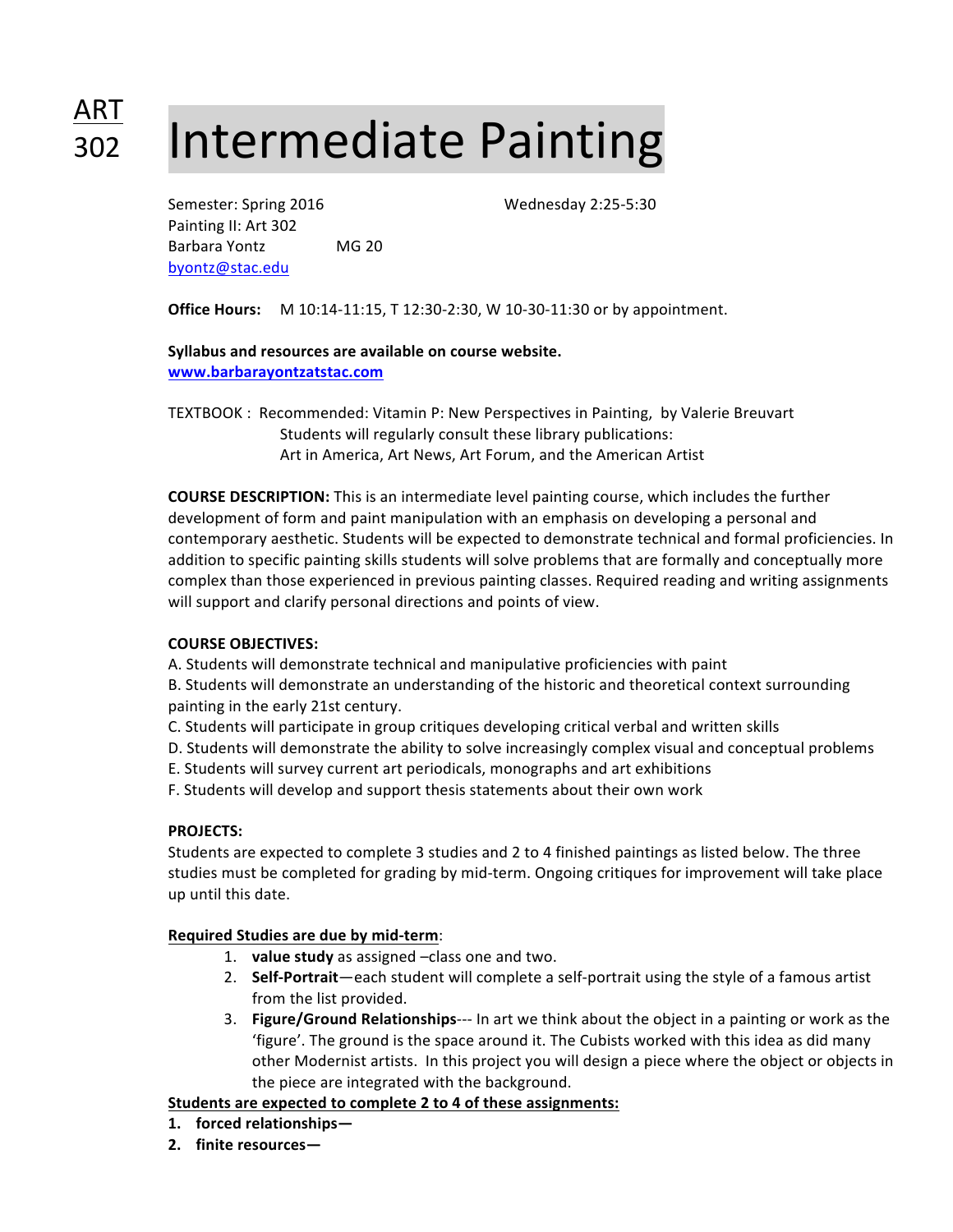- **3.** representative narrative-
- **4. maps and/or positions—**
- **5. master study**
- **6. Students are also able to develop their own direction** with a final project but will need to present a well -developed idea with sketches and references before discussing it with me and before beginning the piece. All other assignments must be completed before beginning this one.

#### **In addition to paintings:**

In order to improve verbal language skills, writing skills and in an attempt to ensure students view real paintings in a real space these assignments have been included...

- **1.** One critical analysis paper for a painting seen in real time and space (gallery or museum)— Painting II students will write one excellent critical analysis paper about a painting that resonates with their own work. Instructions will be provided.
- **2.** Complete Individual Painting analysis sheets presented by instructor-
- **3.** Self-evaluation sheets for each painting.

Students are required to complete five paintings for full credit in the class. The projects listed above are designed to engage students in thoughtful consideration of important issues in painting while providing open-ended access to personal interests.

Please find listed on the website a more specific discussion of each concept and expected process for engagement. You will choose five to six of the eight concepts listed, develop ideas related to each with rationale, images, compositional arrangement, prior to beginning each work. In each case, you must have an artist you are working with either as a point of departure or point of resistance. No one develops in a void...all artists start where they are in time and place relying on the artists and ideas of the past, together with those of their own time to fuel ideas and directions.

Painting is only partly about manipulating materials. Mostly, it is about ideas. What ideas are you trying to engage, communicate, express and then how are you going to do that with this particular medium?

#### **IV. STUDENT RESPONSIBILITY AND GRADING CRITERIA**

## Painting can be fun. But mostly, it takes a lot of hard work to get good and for this most people spend a lifetime. We have 14 weeks. Your responsibilities include:

- 1. **Keeping up with weekly assignments**
- 2. Coming to class prepared and ready to work
- 3. Engaging with other students and instructor in critiques both formal and informal
- 4. Reading art journals and/or maintaining an understanding of contemporary art
- 5. Spending at least six hours per week in the studio or outside of class working on this class (includes class time).
- 6. Any class missed cannot be made-up but if you miss class you must be prepared to spend the extra work in the studio to keep up with your paintings.
- 7. I am grading on your process in the class. Are you organized and prepared to work? Are you spending your time in class on your work? Are you improving week to week? Do you have an intention and are you following through? Are you learning to manipulate paint? Do you have an understanding of formal and technical elements?

#### **V. COURSE REQUIREMENTS:**

Grades will be assigned according to the following:

1. Class attendance: Class attendance mandatory. Attendance will be checked. Tardiness will count against your grade and any tardy of 1 hour or more is counted as an absence. Absences that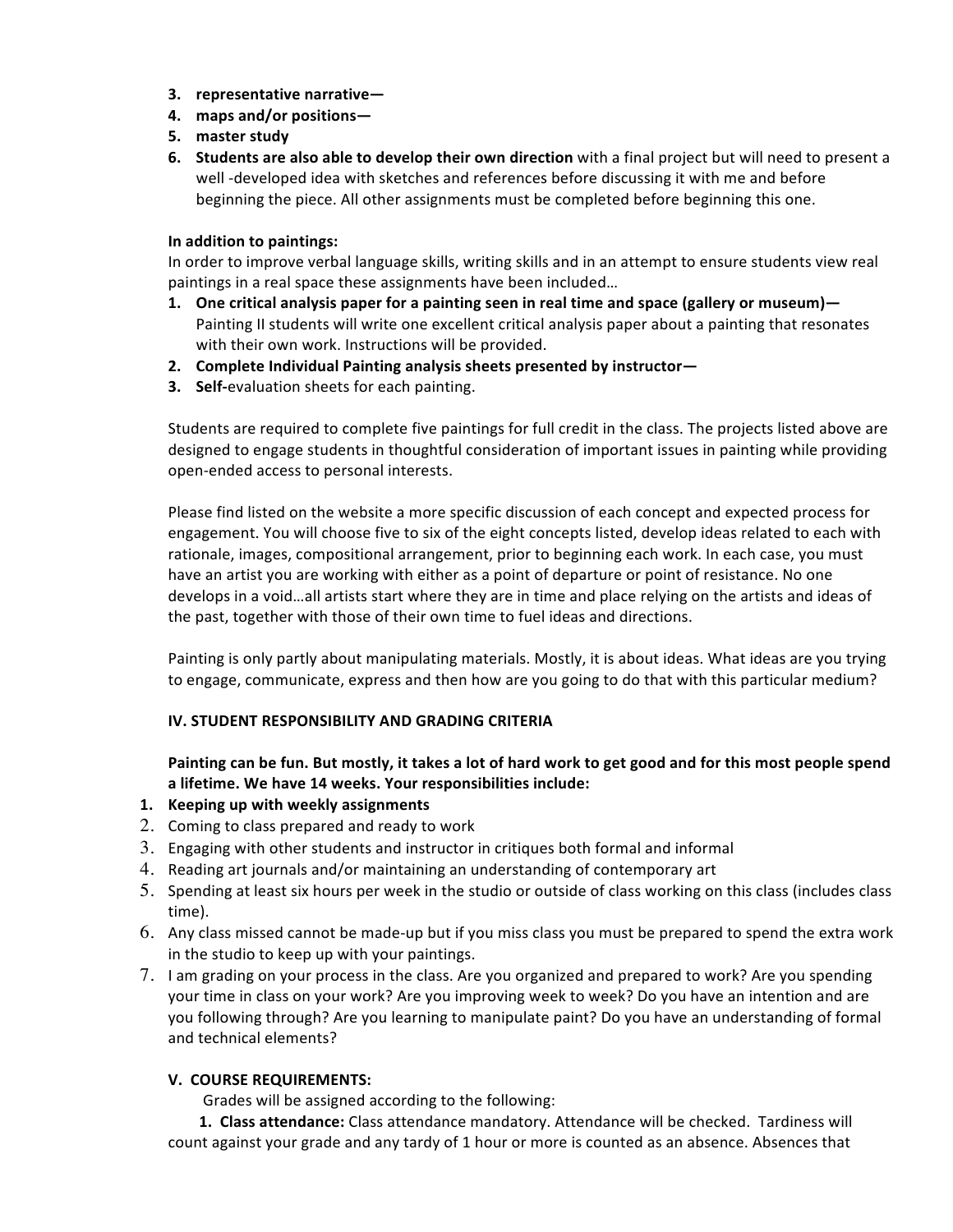exceed three classes will result in an F for the class. Only very serious circumstances will be considered for exception and only then with documentation and make-up work. All absences affect your grade and should be made-up. Two absences reduces grade by one point. Three absences another point and Four absences is Failing.

**3. Paintings**: paintings will be graded on the criteria listed below and grades assigned when paintings are completed. 70%

4. Additional grading criteria: sketchbook, preparation for work, written statements and analysis **paper and painting analysis sheets**  $-It$  doesn't matter how much I emphasize the importance of the sketchbook, students rarely believe me. You are required to keep a sketchbook that will be checked at mid-term and final. In it you should have evidence of all ideas for paintings worked out. Notes on artists, ideas, research, etc. Artist paper requires a trip to a museum or gallery. It must be on a work created by a famous artist. Specific paper requirements will be given to students. 30%

#### **Academic Integrity**

Academic Integrity, a commitment to honesty, fairness, respect, and responsibility, is the foundation of the learning process. All members of the St. Thomas Aquinas College community are held to the highest standards of academic honesty. While we recognize the participatory nature of education, we take academic integrity very seriously, and the College policy on academic dishonesty details consequences that can include dismissal from the College. That policy can be found in both the Student Handbook and the College Catalog.

As a student in this class, you must demonstrate your commitment to academic integrity by submitting work which originates in your own imagination, analytical faculties, or your own knowledge, which you have done yourself, and which represents your very best efforts. When appropriate, your work should be supplemented and supported by other sources; however, you must always insure that these sources are properly cited using the recommended documentation system.

#### **Disability Accommodation**

Students requiring accommodations for a documented disability should notify the instructor before the end of the first week of class.

#### **ELECTRONIC DEVICE POLICY**

Faculty members at St. Thomas Aquinas College have the discretion to regulate the use of electronic devices in their classes, and students should not use such devices without the expressed consent of the professor. This policy covers cell phones, PDAs, laptop computers, or any other device the use of which might constitute a distraction to the professor or to the other students in the class, as determined by the professor. Students with documented disabilities should discuss the issue of laptop use with their professor at the beginning of the semester. When a professor designates a time during which laptop computers may be used, they are only to be used at the discretion of the faculty member and in accordance with the mission of the college. Professors can develop specific and reasonable penalties to deal with violations of these general policies. For more extreme cases of classroom disruption, refer to the College's Disruptive Student Policy.

#### **TITLE IX REPORTING**

Students should be aware that faculty members are required to report certain information to the STAC's Title IX Officer. If you inform me or I witness sexual misconduct which includes: sexual harassment, sexual assault, or any gender – based discrimination, I will keep the information as private as I can, but I am required to bring it to the attention of STAC's Title IX Officer.

Students should also be aware that disclosing such experiences in course assignments does NOT put the college on notice and will NOT begin the process of STAC providing assistance or response to those possible offenses.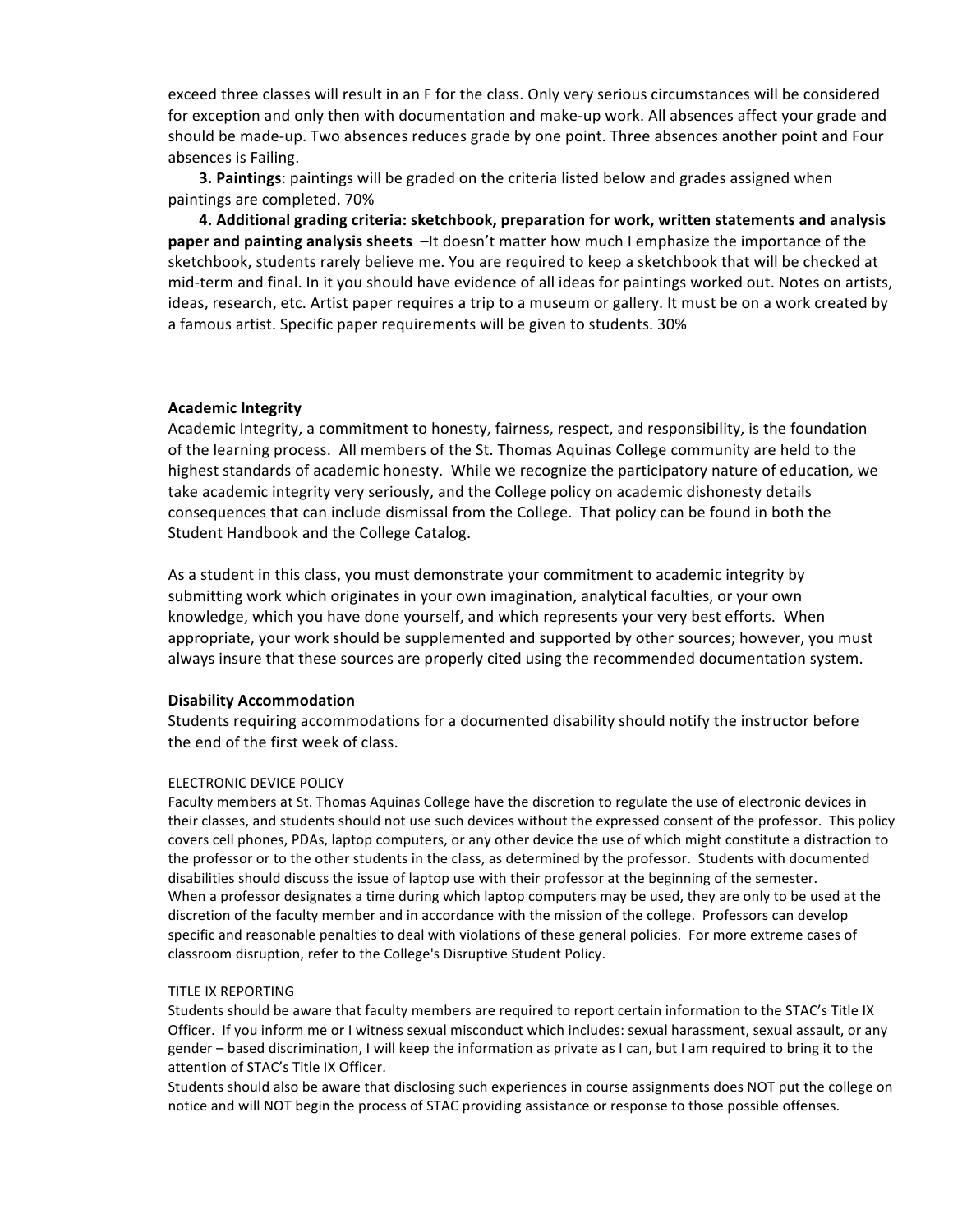If you would like to talk to the Title IX Officer directly, you can contact Pat Pacchiana at ppacchia@stac.edu or call 845-398-4044. Additionally, you can also report incidents or complaints to campus security 845-398-4080. You can also find more information at www.stac.edu/titleIX.

If you would like to report a concern confidentially to a confidential counseling resource, you may speak to the following people:

Ms. Eileen Mastrovito, RN Director Health Services 845.398.4242

Dr. Lou Muggeo Director Counseling & Psychological Services 845.398.4174 

Rabbi Daniel Pernick Campus Minister 845.398.4063

Center for Safety and Change http://centerforsafetyandchange.org 845.634.3344 9 Johnsons Lane, New City, NY 10956

#### IMPORTANT INFORMATION FOR STUDENTS

In addition to our class website the Art Department has two additional sources of information for students related to Art.

1. STAC Art + Design Facebook page. Please sign up and invite friends.

2. Studio Friday—An initiative in the Art Department that includes a weekly newsletter sent via email to students with timely information, tips and access to student work.

Please refer to your catalog for Drop-Add Procedures and Withdrawal Procedures.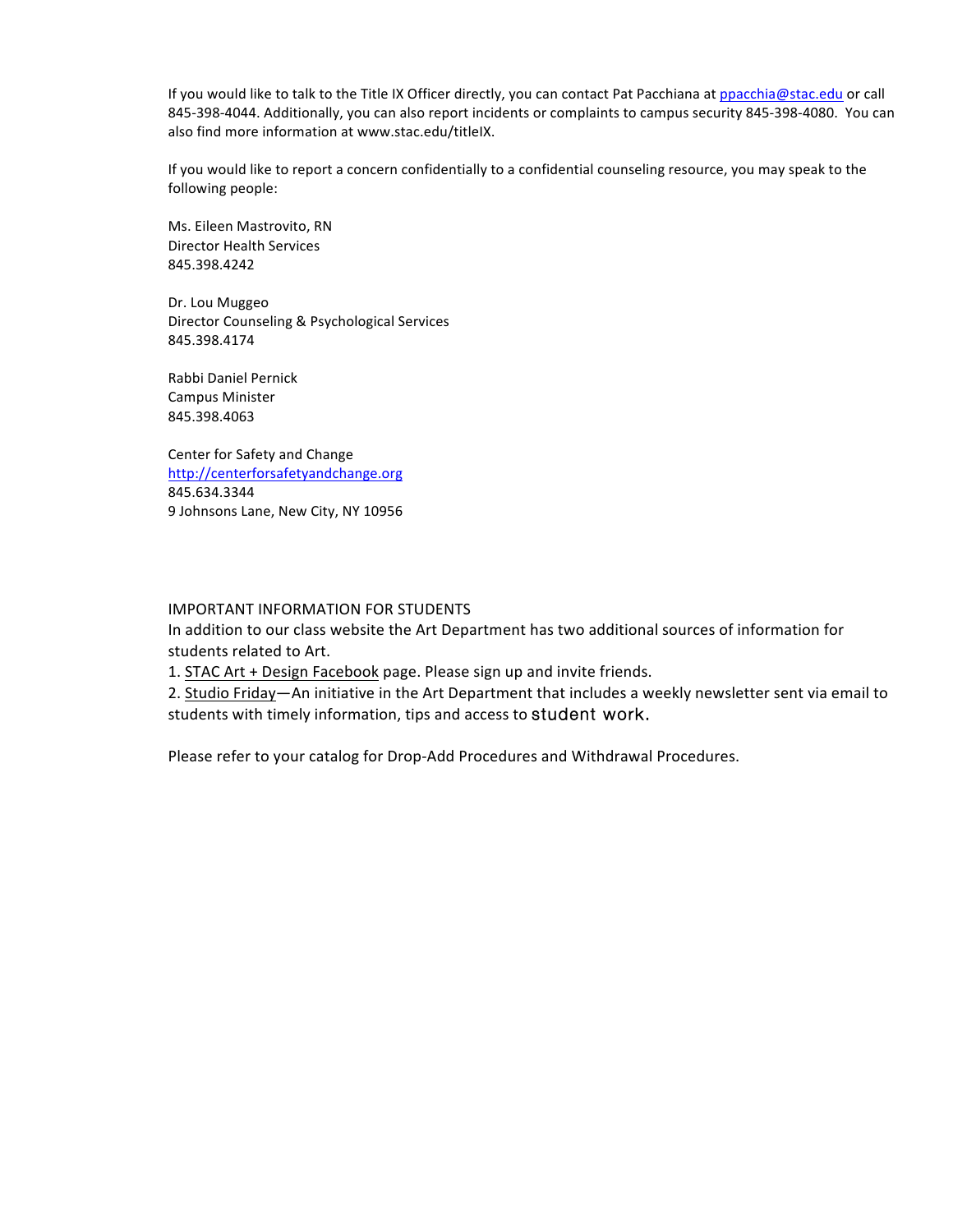# **ART 302 Intermediate Painting WEEKLY OUTLINE BARBARA YONTZ**

| Spring 2016 OUTLINE   | <b>Class and homework</b>                                                                                                                                                                                                                                                                                                                                                                                                                                                                                                                                                             | <b>Assignment</b><br><b>Due</b>                             |
|-----------------------|---------------------------------------------------------------------------------------------------------------------------------------------------------------------------------------------------------------------------------------------------------------------------------------------------------------------------------------------------------------------------------------------------------------------------------------------------------------------------------------------------------------------------------------------------------------------------------------|-------------------------------------------------------------|
| Week 1<br>January 27  | Introduction to course, requirements and processes.<br>Contemporary ideas in painting.<br>In class-collaborative large scale monochromatic<br>color mixing.                                                                                                                                                                                                                                                                                                                                                                                                                           |                                                             |
|                       | Assignment for next week: 1. review the artist list<br>provided. Look up at least 10 and make notes in your<br>sketchbook as to formal and conceptual aspects of the<br>work. Then pick three artists who might serve as reference<br>for your own work and write more about each of these.<br>You may pick them for their style, their visual effects, their<br>ideas, subject matteranything that might help you.                                                                                                                                                                   |                                                             |
|                       | Your first assignment is the value study. To prepare, write<br>in your sketchbook ways your three artists use value in<br>their work.<br>Important: at this point most of you know me. When I say<br>do this in the sketchbook, I really mean it. This is not a<br>mindless exercise but essential for your development.<br>DO IT like you mean it.                                                                                                                                                                                                                                   |                                                             |
| Week 2<br>February 3  | Demonstration: Acrylic paint, value study.<br>Draw and Paint a still life by creating neutral grey with<br>three colors and white.<br>Introduction to Portrait/self-portrait assignment.                                                                                                                                                                                                                                                                                                                                                                                              | Sketchbooks<br>reviewed.<br>Artists, notes<br>and sketches. |
|                       | Students come to class prepared to begin first value study<br>still-life painting. Your next painting will be a portrait or<br>self-portrait. To prepare find 5 artists who work with the<br>human face. Make notes and copy or sketch examples for<br>your sketchbook.<br>The idea here is to begin creating a sourcebook of ideas,<br>artists and styles.                                                                                                                                                                                                                           |                                                             |
| Week 3<br>February 10 | Demonstration: Oil Paint. Work on Study 2 in Oil.<br>Construct a thin value study base in warm and cool values.<br>Introduction to Figure/ground project.<br>Assignment for next week: In order to work out ideas for<br>the next painting, do research on figure/ground relations,<br>cubism, positive/negative integration. Make notes and<br>sketches in your sketchbook. Begin working out your own<br>ideas for this assignment.<br>You should have ideas developed in sketchbook,<br>references for drawings, still-life objects, anything<br>needed to actually begin working. |                                                             |
| Week 4<br>February 17 | Formal and Informal: line, shape, color,<br>perspectivetraditional and contemporary uses of<br>elements. Finish Value Study Painting<br>Begin Student choice of Master Painting or                                                                                                                                                                                                                                                                                                                                                                                                    |                                                             |

# **Course Outline is Subject to change: Please refer to weekly class email and website for changes.**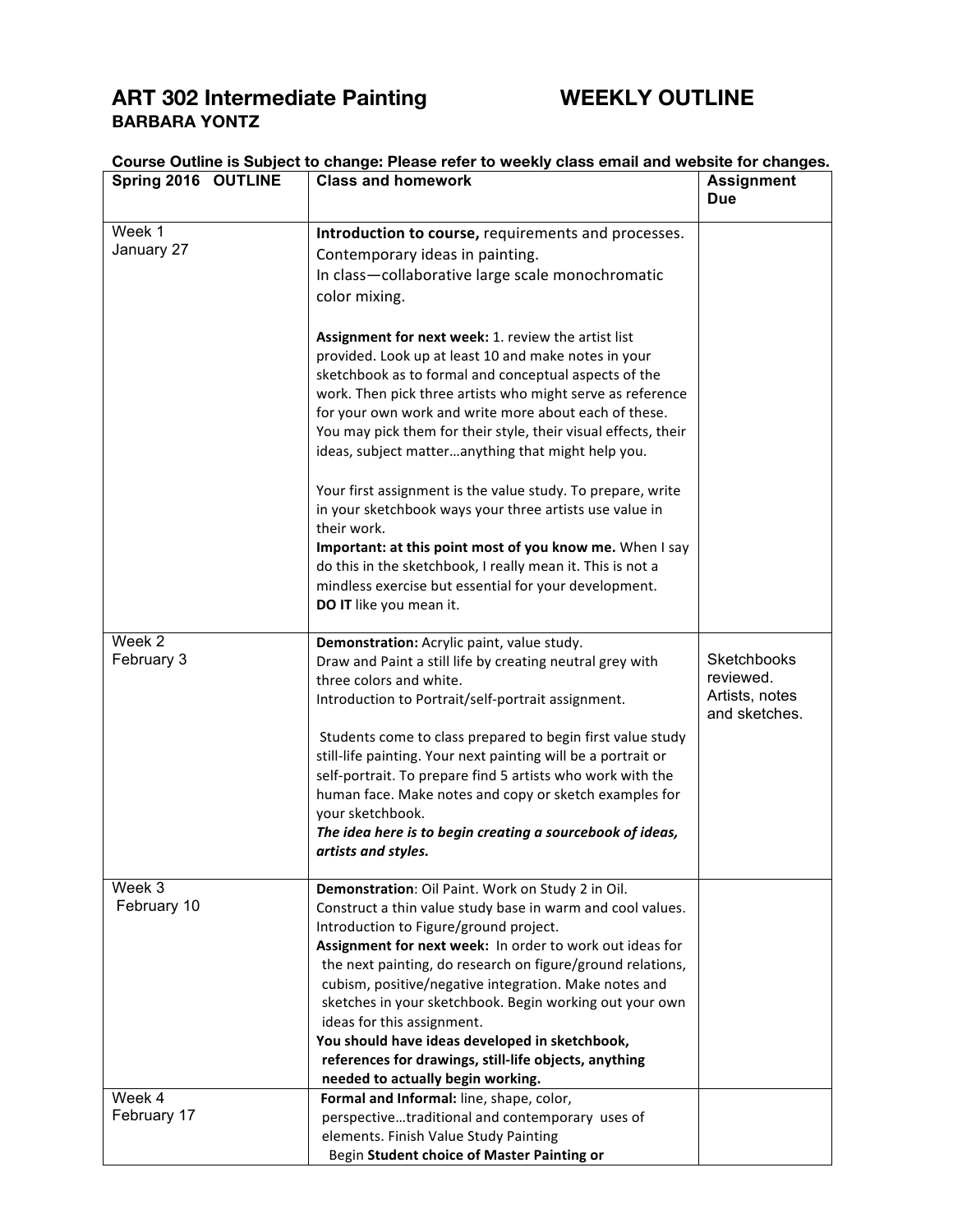|                    | Figure/Ground draw and begin painting in acrylic and<br>then work in medium of choice.<br>Assignment for next week: You have three paintings in<br>progress. Do whatever research, notes, sketches needed<br>to come to class prepared to work on all.                                                                                                                                                                                                                                                                                                                                                                                                                                                                                                                                                                                                 |                                                                                                                                    |
|--------------------|--------------------------------------------------------------------------------------------------------------------------------------------------------------------------------------------------------------------------------------------------------------------------------------------------------------------------------------------------------------------------------------------------------------------------------------------------------------------------------------------------------------------------------------------------------------------------------------------------------------------------------------------------------------------------------------------------------------------------------------------------------------------------------------------------------------------------------------------------------|------------------------------------------------------------------------------------------------------------------------------------|
| Week 5<br>Feb 24   | Demonstration: glazing, impasto, brushwork.<br>Continue working on projects.<br>Painting Analysis 1. - go to the library and review one of<br>the art magazines. Find an article about a painting (not an<br>ad). Read it and write an analysis paper on the artist or<br>painting based on what you read. Due March 9.                                                                                                                                                                                                                                                                                                                                                                                                                                                                                                                                |                                                                                                                                    |
| Week 6<br>March 2  | Prepare for mid-Term.<br>Assignment for next week: Prepare for mid-term critique.                                                                                                                                                                                                                                                                                                                                                                                                                                                                                                                                                                                                                                                                                                                                                                      | <b>Sketchbooks</b><br>due                                                                                                          |
|                    | If you are finished with your assignments to datebegin<br>next project. You should always be working and working<br>out ideas ahead. Because of the processes involved,<br>decide on next project: Forced Relationships, Finite<br>Resources, Representative Narratives, Maps and/or<br>positions.                                                                                                                                                                                                                                                                                                                                                                                                                                                                                                                                                     | <b>First three</b><br>studies due at<br>mid-term.<br>Self critique for<br>each painting<br>due based on<br>criteria on<br>website. |
| Week 7<br>March 9  | Studio--come to class prepared to work on next painting.<br>In the second half of the semester you will engage in a<br>more self-directed study. Your first four paintings should<br>be finished or close to finished based on critique at mid-<br>term. This last half of the semester you will decide on<br>your last paintings and work on them in your own order.<br>Painting Analysis 2. - write an analysis of a painting of<br>choice. You are required to actually see the painting write<br>an analysis of a painting of choice. You are required to<br>actually see the painting in person. That means you will go<br>to a museum or art gallery and view the work. Using the<br>form I have provided, write a 2-page paper (12 point type,<br>1.5 space) discussing the work. See the hand-out provided.<br>Begin this projectDue April 14. |                                                                                                                                    |
| March 14           | <b>Spring Break</b>                                                                                                                                                                                                                                                                                                                                                                                                                                                                                                                                                                                                                                                                                                                                                                                                                                    |                                                                                                                                    |
|                    |                                                                                                                                                                                                                                                                                                                                                                                                                                                                                                                                                                                                                                                                                                                                                                                                                                                        |                                                                                                                                    |
| Week 8<br>March 23 | Studio-Work on concept painting. Have ideas for<br>second concept painting to present.<br>Painting Analysis 2. - write an analysis of a painting of<br>choice. You are required to actually see the painting write<br>an analysis of a painting of choice. You are required to<br>actually see the painting in person. That means you will<br>go to a museum or art gallery and view the work. Using<br>the form I have provided, write a 2-page paper (12 point                                                                                                                                                                                                                                                                                                                                                                                       |                                                                                                                                    |
|                    | type, 1.5 space) discussing the work. See the hand-out<br>provided. Begin this projectDue April 14.                                                                                                                                                                                                                                                                                                                                                                                                                                                                                                                                                                                                                                                                                                                                                    |                                                                                                                                    |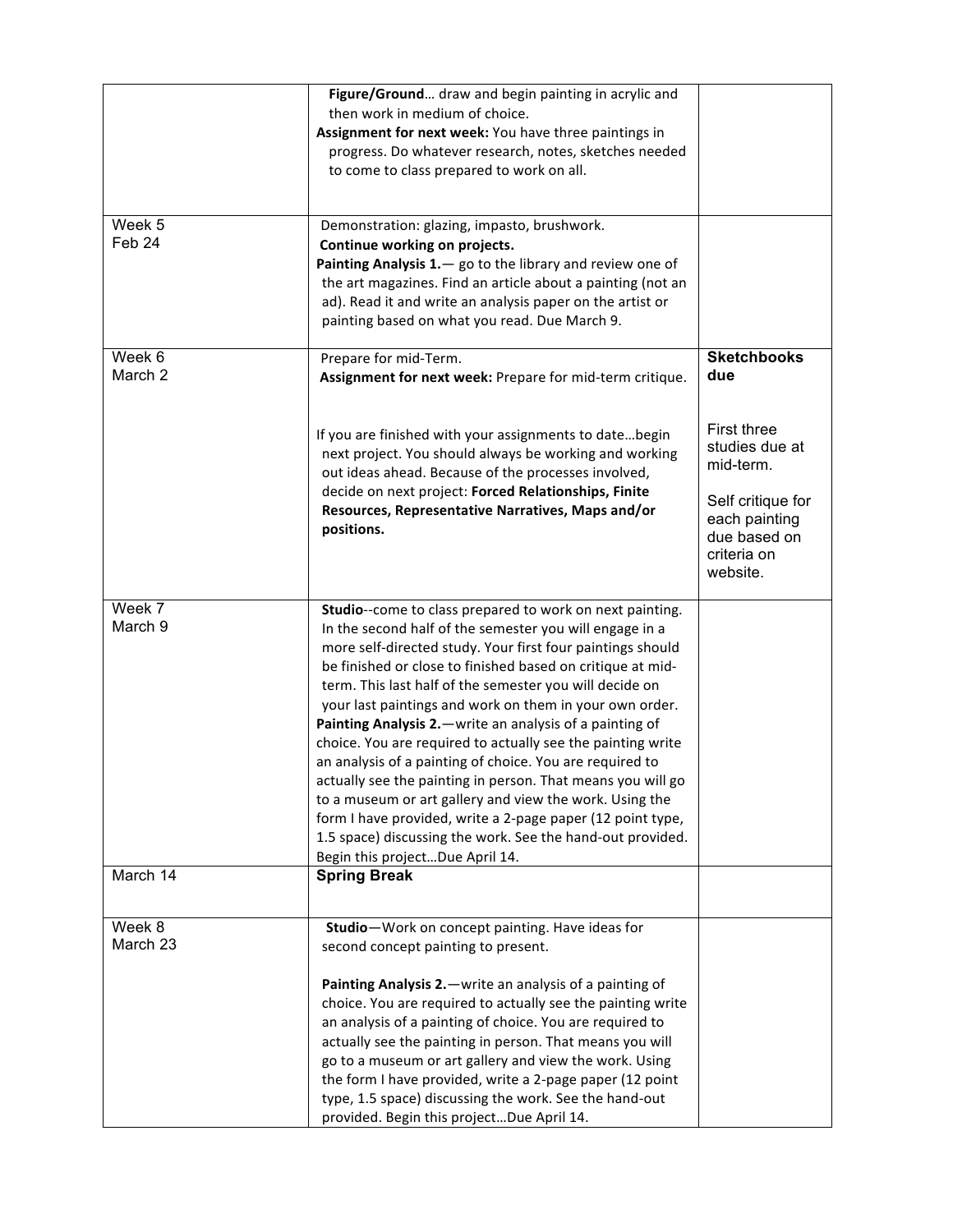| Week 9<br>March 30  | Studio--come to class prepared to work on next painting.                                    |                                                                                                         |
|---------------------|---------------------------------------------------------------------------------------------|---------------------------------------------------------------------------------------------------------|
| Week 10<br>April 6  | <b>Studio Work</b> on paintings and painting analysis.<br>Contemporary painting discussion. |                                                                                                         |
| Week 11<br>April 13 | Studio Work on paintings and painting analysis                                              | <b>Painting</b><br>Analysis due.<br><b>Sketchbooks</b><br>due                                           |
| Week 13<br>April 20 | <b>Prep for Final Project in class</b><br>Come prepared with ideas and references           | Semi-final<br>critique<br>Self critique for<br>each painting<br>due based on<br>criteria on<br>website. |
| Week 14<br>April 27 | Final project critique and work time.                                                       |                                                                                                         |